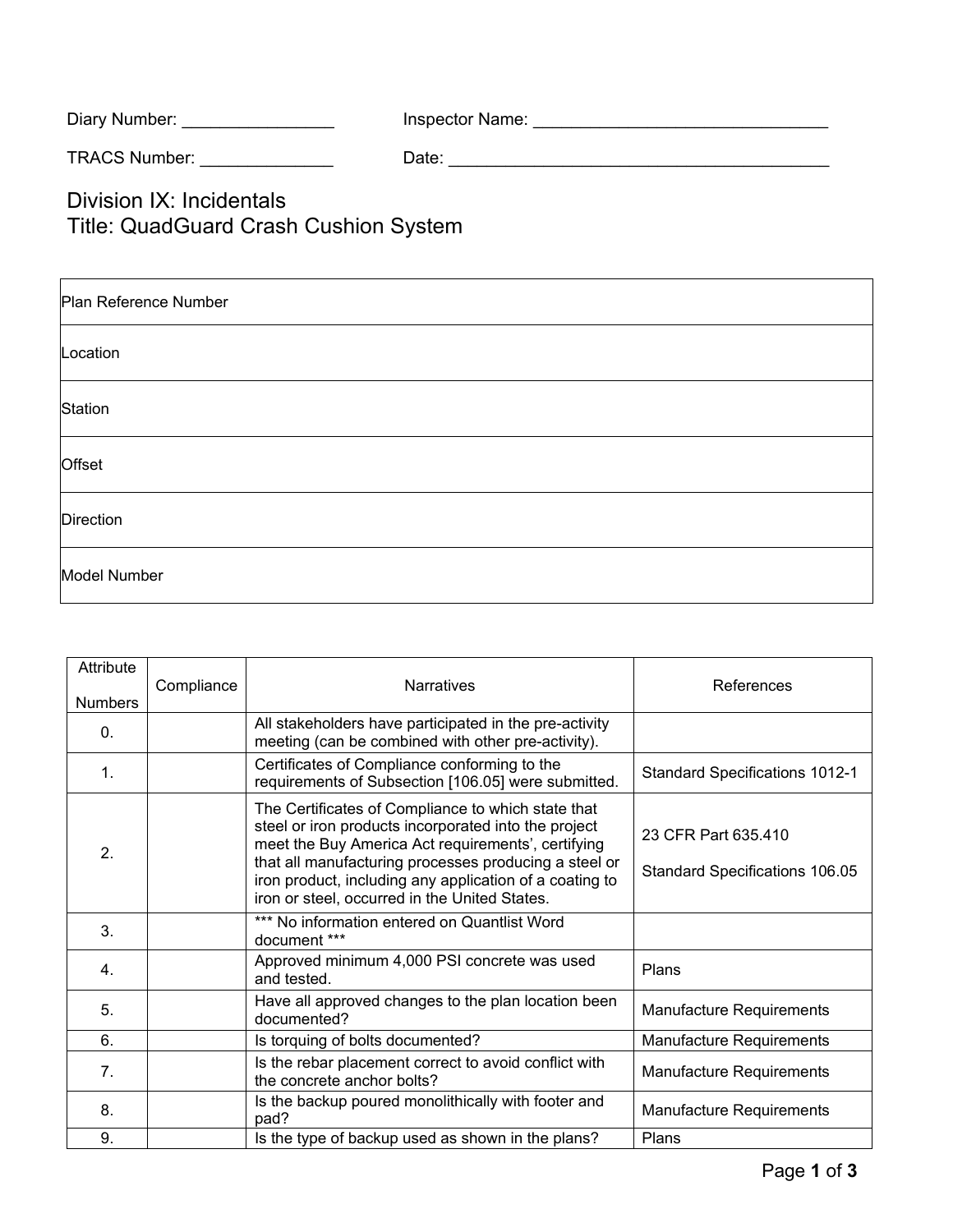| 10. | Is the backup position so that the rear ends of the last<br>fender panels are a minimum of 30 inches forward of<br>any objects that would interfere with the movement of<br>the panels? | Manufacture Requirements        |
|-----|-----------------------------------------------------------------------------------------------------------------------------------------------------------------------------------------|---------------------------------|
| 11. | Is the proper Transition Type used and does it match<br>direction of traffic?                                                                                                           | Manufacture Requirements        |
| 12. | Is the location of the centerline of the system<br>determined by measuring the proper offset from the<br>hazard and offset 6.5 inches to one side for<br>placement of the monorail?     | Manufacture Requirements        |
| 13. | Is the concrete backup face plate used as a template<br>when drilling the concrete anchor holes?                                                                                        | Manufacture Requirements        |
| 14. | Are the concrete anchor holes drilled to the proper<br>depth?                                                                                                                           | Manufacture Requirements        |
| 15. | Are the concrete anchor holes thoroughly cleaned<br>using oil free compressed air?                                                                                                      | Manufacture Requirements        |
| 16. | Is the proper amount of MP-3 grout mixture poured<br>into the holes? (1/3 to 1/2 full) (do not overfill or under<br>fill).                                                              | <b>Manufacture Requirements</b> |
| 17. | Is the backup face plate anchored by using the<br>Horizontal MP-3 Kit?                                                                                                                  | Manufacture Requirements        |
| 18. | Were the tension strut backup and monorail used as<br>a template when drilling the concrete anchor holes?                                                                               | <b>Manufacture Requirements</b> |
| 19. | Are the tension strut backup and monorail anchored<br>by using Vertical MP-3 Kits?                                                                                                      | Manufacture Requirements        |
| 20. | Is each segment of monorail in alignment from the<br>back to the front of system?                                                                                                       | Manufacture Requirements        |
| 21. | The monorail stud height does not exceed the<br>drawing height of 1.5 inches when installed.                                                                                            | Manufacture Requirements        |
| 22. | Were the monorail guides attached to the diaphragms<br>using the 3/4-inch hex bolts, lock washers and nuts<br>from the kit?                                                             | Manufacture Requirements        |
| 23. | Is the hinge plate installed on each fender panel?                                                                                                                                      | Manufacture Requirements        |
| 24. | There is no mixture of the 5/8-inch rail nut and 5/8-<br>inch hex nut (rail nuts tapped oversize).                                                                                      | Manufacture Requirements        |
| 25. | Are the fender panels installed beginning from the<br>back and alternating left and right?                                                                                              | Manufacture Requirements        |
| 26. | Are the elastomeric bushings connected to the fender<br>panels with the correct hardware (hex nut, flat<br>washer, mushroom washer and the 5/8 inch flathead<br>washer)?                | Manufacture Requirements        |
| 27. | Are the mushroom washers flush with the side<br>panels?                                                                                                                                 | Manufacture Requirements        |
| 28. | Is the diaphragm spacing between rear faces of<br>consecutive diaphragms set at 36 inches?                                                                                              | Manufacture Requirements        |
| 29. | Is the end cap installed with a 3/4-inch nut, washer<br>and hex bolt?                                                                                                                   | Manufacture Requirements        |
| 30. | Are cartridge support brackets attached to all<br>diaphragms and the tension strut backup?                                                                                              | Manufacture Requirements        |
| 31. | Are all keepers installed to lock-in the cartridge<br>support bracket?                                                                                                                  | Manufacture Requirements        |
| 32. | Is the nose cover installed with 6 rail bolts, bar<br>washers (1.25-inch by 2-inch), washers and torqued<br>to 25 ft-lbs.?                                                              | Manufacture Requirements        |